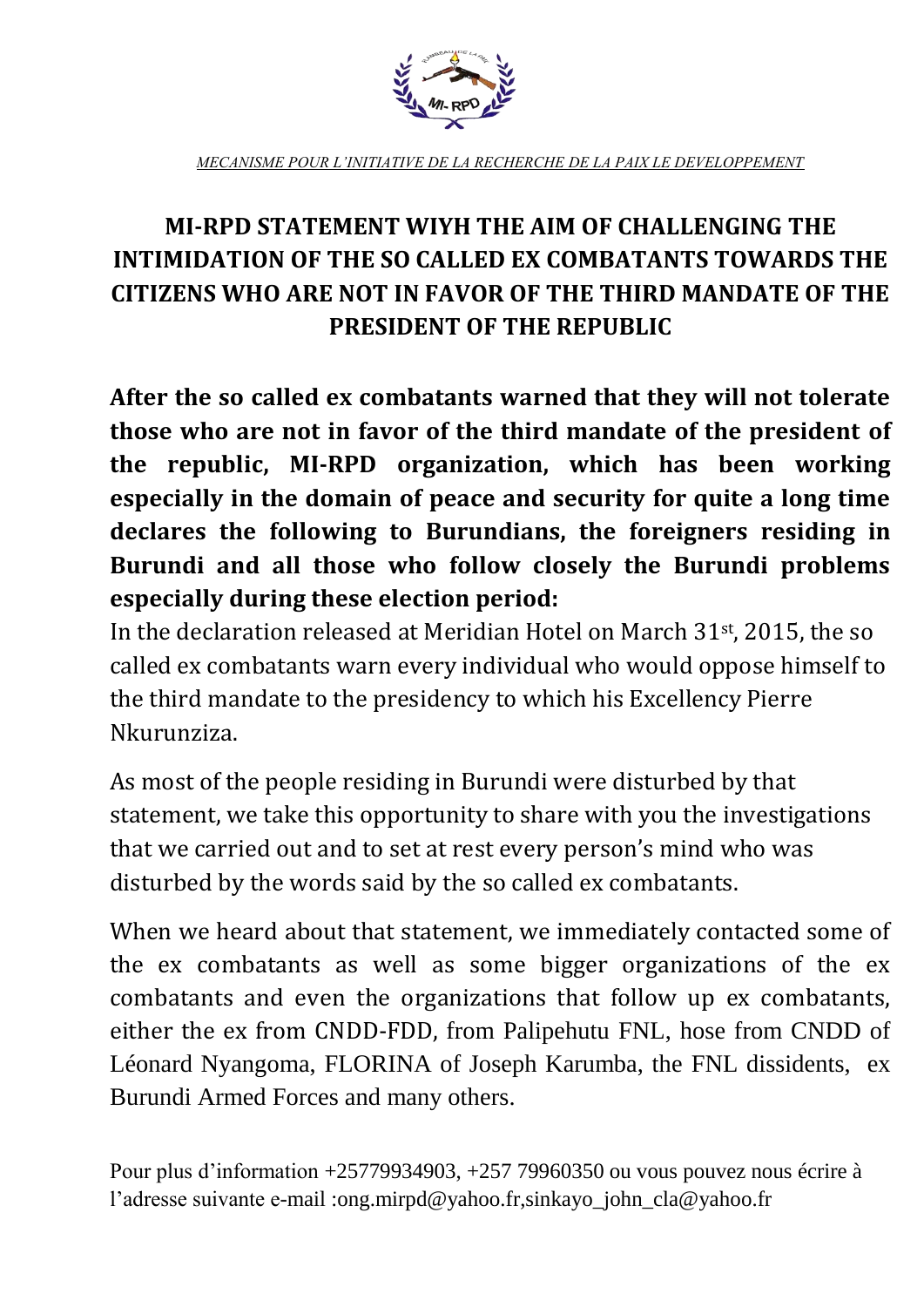Our aim was to know exactly whether the plan that had just been announced of intimidating the people was known. In few words, we realized that that statement was only a dream of a small group having the intention of making themselves the spokespersons of those who had not mandated them and who wanted to incite the ex combatants to the killing and other kinds of violence for all those people that we questioned are neither for that plan nor support it.

There are even people who do not know how the ex combatants existed, to which ministry they are answerable and how they can be deployed by the government when needed and in the respect for the law.

- 1. The number of the ex combatants exceeds 60,000 and are divided into different categories that we are going to enumerate here: those who were physically handicapped either from the governmental army of that time or from armed groups and their disability was certified by authorized doctors; the ex combatants from different armed groups who were not able to integrate the National Defense Forces (FDN) and the integrated police in accordance with the World Bank's arrangement which brings in a considerable support, but all these must have passed before the mixed team of Burundian and foreign military in order to verify whether they are really soldiers using military techniques confirming, by using the finger prints of all the five fingers as a sign of breaking with every act likely to compromise peace and security during all their life. To those groups adds those who retired from the army or the police as well as those who were excluded from the army and the police following the blunders connected with misbehavior at work, however, going through the demobilization center of non suspended ex combatants in accordance with the arrangements of the court of law.
- 2. All those are under the coordination of general head office within the Ministry for Local Defense. Up to now, there is no other organ either in national or international having the right to follow the ex combatants or involve them in whatever activity than the Ministry for Local Defense.
- 3. We should remind that among the ex combatants, there are different high personalities of our country. At this point we can mention His Excellency the President of the Republic Pierre NKURUNZIZA, Col.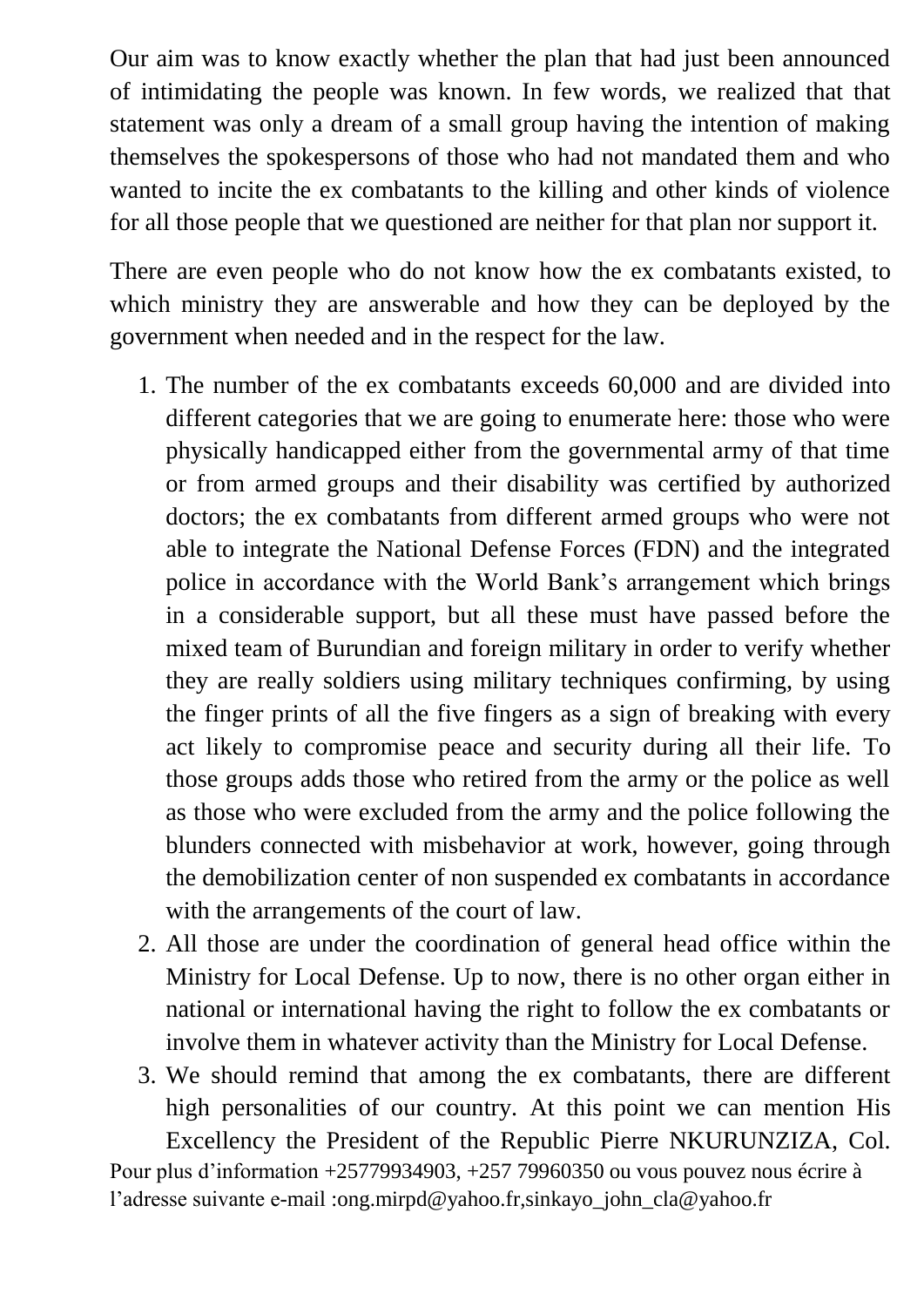Gélase NDABIRABE, Hon. Jérémie NGENDAKUMANA, Hon. Hussein Radjabu, Hon. Manassé NZOBONIMPA, Col. Jean Bosco NDAYIKENGURUKIYE, Lieutenant General RWASA Agathon, and many other high personalities who are not on this list. All those personalities that we have mentioned above have taken the oath to never infringe peace and security in any way. They sealed it with their finger prints of all their five fingers. If we consider the content of the warning statement which has just been published by the so called ex combatants, it is difficult to admit that they are really ex combatants who took the oath or whether it is another group that might have carried on with military activities discreetly.

- 4. Another surprising fact the statement was not released by the army spokesman or the minister for local defense, but by a mere organization without even inquiring whether the ex combatants shared the same point of view.
- 5. Also, from the fact that the statement was not signed by the high personalities mentioned above, that is a proof that those who released it do not know the problems that the ex combatants encountered with during the last ten years since the country has been being governed by the organs elected by the people themselves.
- 6. The ex combatants' organizations that we contacted such as **ANACOH, RAPACODIBU, CEDAC, AJIEC, AMINA, ADMH,** organizations that we could say they are functional and which are better known either on the national and the international plan, neither of them was informed and they know nothing about the statement.
- 7. Another thing to mention is that in case there is necessity for the ex combatants to intervene in peace restoration or consolidation, they would be summoned by the local defense minister's ordinance. In that case, according to the practices of the other countries, that would require that the police can no longer control the situation and thus ex combatants would come to reinforce the army's work. Normally, that kind of the minister's appeal to the ex combatants takes place when it is about external attack or a disaster or other occasions causing the country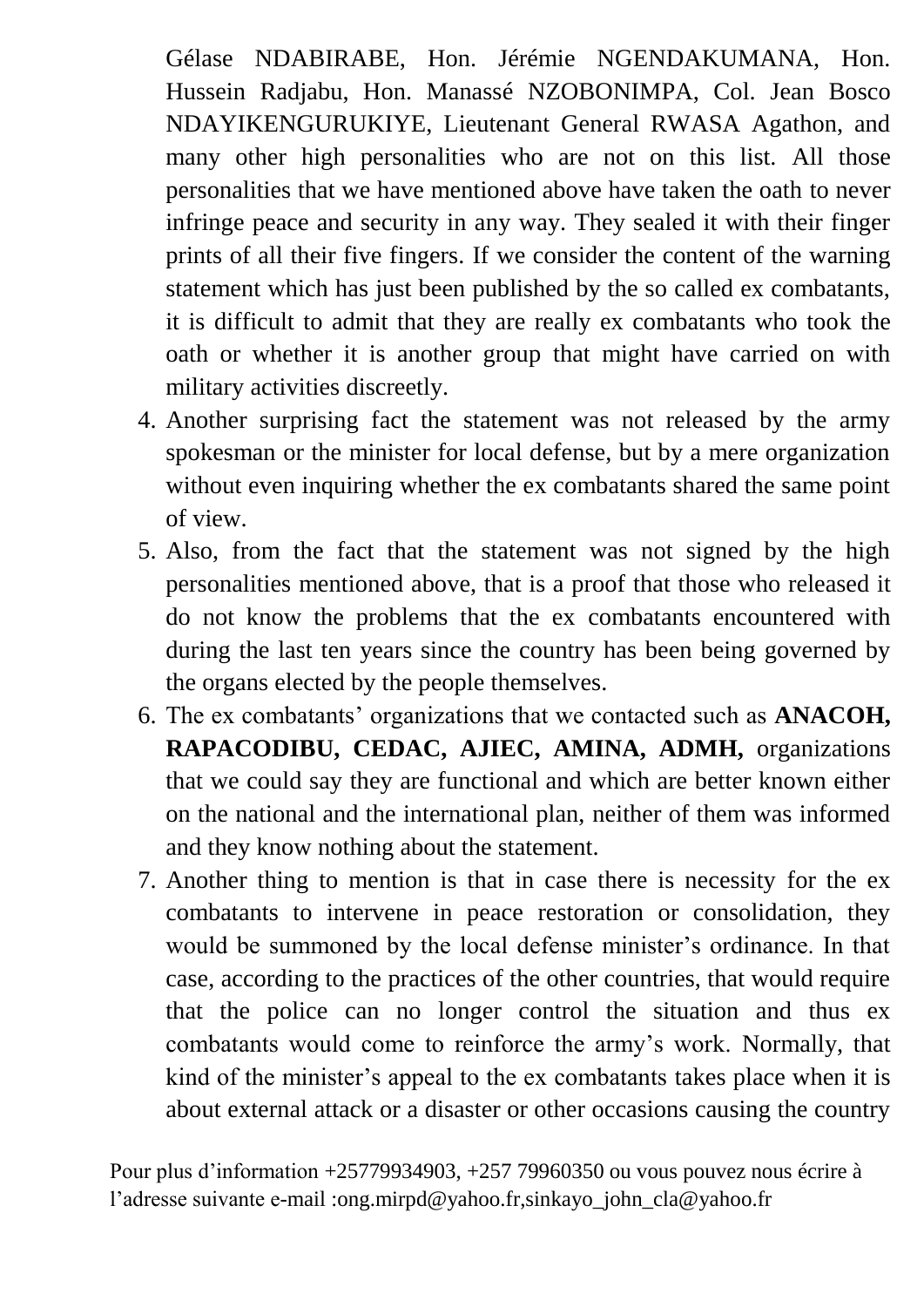to enter into exceptional moments initially proclaimed by the president of the republic.

Considering all we have mentioned above, no ex combatant has the right to warn the population or intimidate them on any basis. Concerning what is being said that there might be some individuals who will go into the streets to challenge the president of the Republic's third mandate, that task of challenging, warning and forbid illegal demonstrations is the responsibility of the ministry for public security.

We should note that neither the national constitution nor other country's legislations no article mentions the task specifically conceived for ex combatants except that they can collaborate with the remaining of the population in certain activities related to peace, security, development and others. Another thing is that the law on the ex combatants has not yet been voted by the parliament since a period of ten years.

In conclusion,

We close this statement thanking ex combatants on their daily care for solidarity without considering their ethnic differences, their former warring groups and encourage them to continue supporting one another avoiding any personality who could subject them to manipulation in pursuing their selfish interests. We comfort the Burundians and the nations that no ex combatant will destabilize security for the ex combatants' major worry is not war but rather poverty and other different problems. Anyone who would do it will be responsible himself together with the one who will have mandated him.

Very soon we shall see the minister for local defense to require of him that the people who published this statement be summoned to apologize for they betrayed the ex combatants.

We shall soon ask the Ombudsman's office to carry out investigations in order to know the person who drove those so called ex combatants to release that statement.